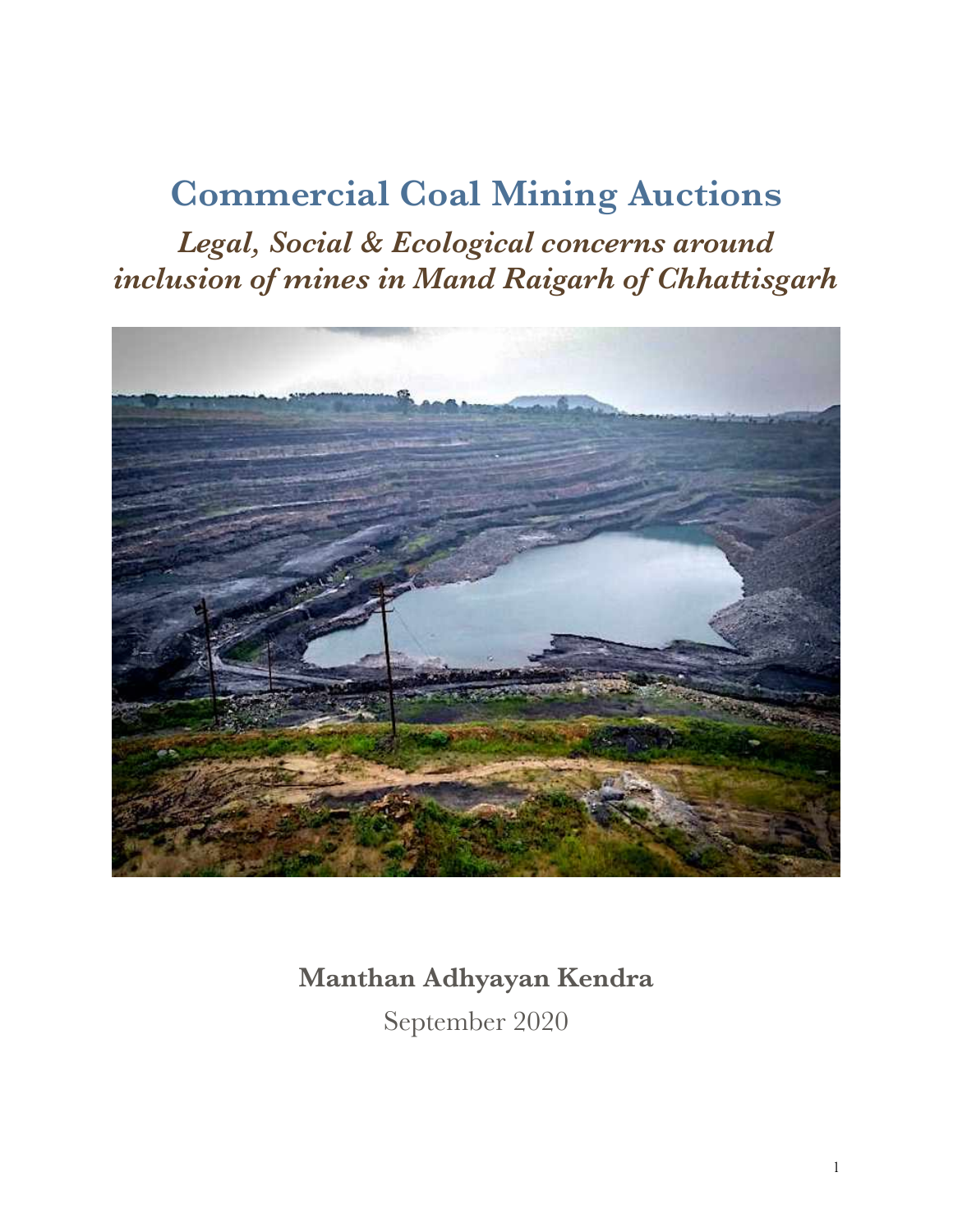**Inclusion of five mines in Mand Raigarh, Chhattisgarh raises serious legal, social, ecological concerns as the area severally polluted. NGT has ordered "No further expansion or new projects in the area before thorough evaluation"** 

#### **Author:**

*Manthan Adhyayan Kendra*  [www.manthan-india.org](http://www.manthan-india.org) 

contact: Shripad Dharmadhikary, [manthan.shripad@gmail.com](mailto:manthan.shripad@gmail.com) 

#### **Acknowledgements:**

We would like to thank Rinchin and Shweta Narayan for their comments and inputs

#### **Photo Credits:**

Shripad Dharmadhikary, (Manthan Adhyayan Kendra) Manshi Asher Shweta Narayan

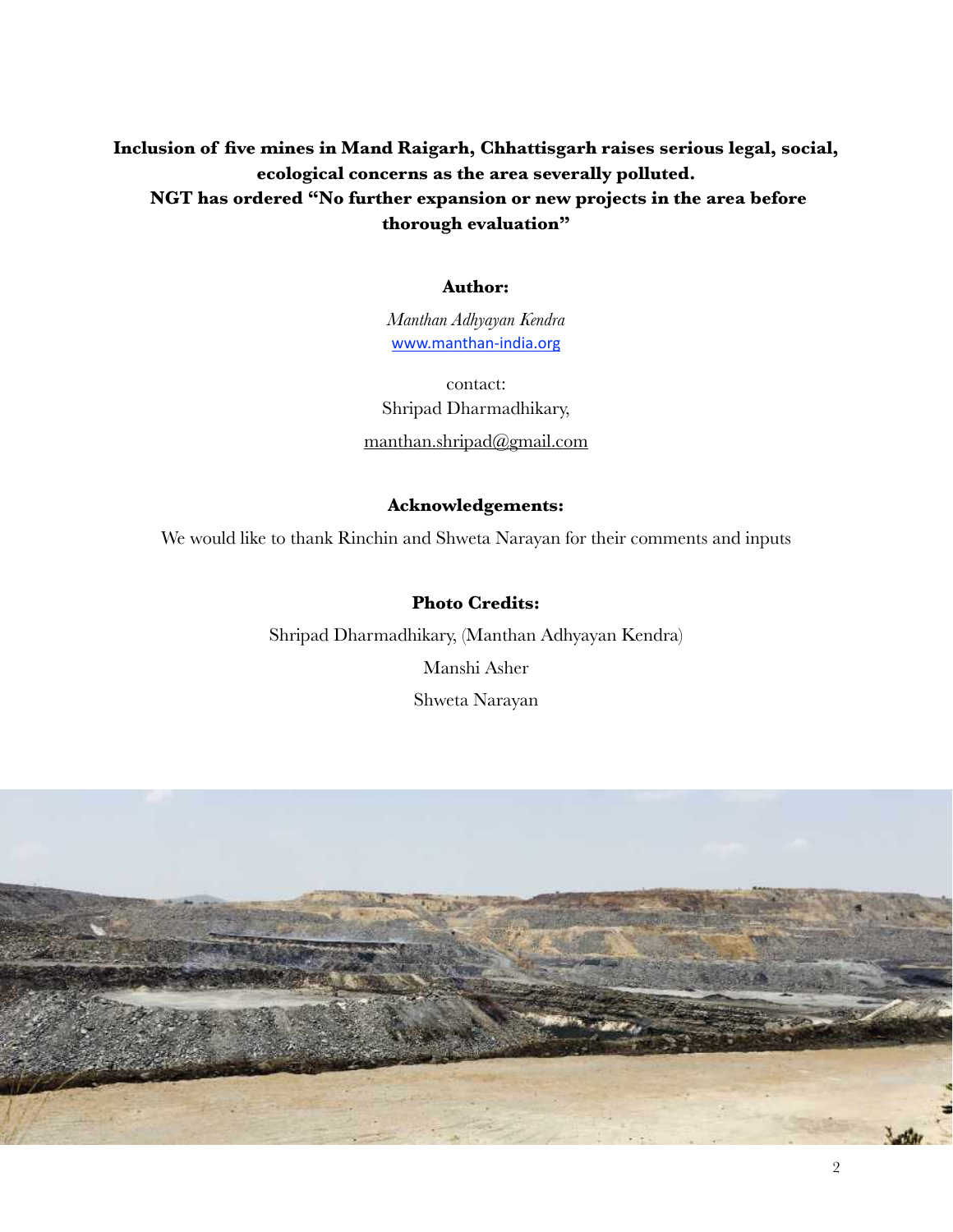# **Context**

<span id="page-2-5"></span><span id="page-2-4"></span>On 18th June 2020, Prime Minister Narendra Modi launched the auction process for 41 coal blocks where coal can be mined for entirely commercial purposes<sup>1</sup>[,](#page-2-0) without any restrictions on end use or end user, on sale or on utilisation, on gasification, liquefaction and on exports<sup>[2](#page-2-1)</sup>. This has been projected as a major reform of the coal sector as a part of the *AatmaNirbhar Bharat Abhiyan*.

<span id="page-2-6"></span>Speaking on the occasion<sup>3</sup>[,](#page-2-2) Prime Minister Narendra Modi said,

*"India has taken a major decision to fully open the coal and mining sectors for competition, capital, participation and technology. Coal sector reforms will make eastern and central India, our tribal belt in, pillars of development. Self-reliance is not possible without a strong mining and mineral sector."* 

A closer look at the situation around the coal mines listed to be auctioned begs the question: self reliance for whom, and at what cost?

This question has assumed particularly serious proportions in the Raigarh district in the state of Chhatisgarh and this note deals with the concerns that have emerged due to the inclusion of mines from this region in the auctions for commercial coal mining.

# **Mines Listed for Auction in Chhatisgarh –Threatening Eco-sensitive Areas**

The list of 41 mines offered for auctions on 18th June 2020 included 9 mines from Chhatisgarh: three from Hasdeo Arand region in Korba district, two from Sarguja district and four from the Mand Raigarh block in Raigarh and Korba district.

<span id="page-2-7"></span>However, there was strong resistance from communities as well as the Chhattisgarh state government to some of these mines as they were in areas of high bio-diversity and falling in a proposed elephant reserve<sup>4</sup>[.](#page-2-3) The state government asked the centre not to auction coal blocks falling under the pristine Hasdeo Forest, the proposed Lemru Elephant Reserve and Mand river catchment area. *Sarpanchs* (village heads) of nine villages of Hasdeo region wrote to the Prime

<span id="page-2-0"></span><sup>&</sup>lt;sup>1</sup> <https://pib.gov.in/PressReleasePage.aspx?PRID=1632309> Press Release, PMO, Government of India dated [1](#page-2-4)8 June 2020

<span id="page-2-1"></span><sup>&</sup>lt;sup>[2](#page-2-5)</sup> Pre-bid presentation at Stakeholders Consultation webinar organized by Ministry of Coal on Auction of Coal Mines for Commercial Mining, 14 July 202

<span id="page-2-2"></span><sup>&</sup>lt;sup>3</sup> <https://pib.gov.in/PressReleasePage.aspx?PRID=1632309> Press Release, PMO, Government of India dated 18 June 2020

<span id="page-2-3"></span>See, Letter by Chhatisgadh Minister for Environment and Forests to Prakash Javdekar, central Minister for [4](#page-2-7) Environment, Forests and Climate Change, dated 20 June 2020, and media reports like [https://](https://www.hindustantimes.com/india-news/no-coal-mining-in-hasdeo-arand-coal-ministry-accepts-chhattisgarh-govt-proposal/st) [www.hindustantimes.com/india-news/no-coal-mining-in-hasdeo-arand-coal-ministry-accepts-chhattisgarh-govt](https://www.hindustantimes.com/india-news/no-coal-mining-in-hasdeo-arand-coal-ministry-accepts-chhattisgarh-govt-proposal/st)[proposal/story-VlyluqQtbv0OPd6hK01h3H.html](https://www.hindustantimes.com/india-news/no-coal-mining-in-hasdeo-arand-coal-ministry-accepts-chhattisgarh-govt-proposal/st) It should be mentioned that this does not mean that other mines were not seriously impacting the environment, but these mines came into focus.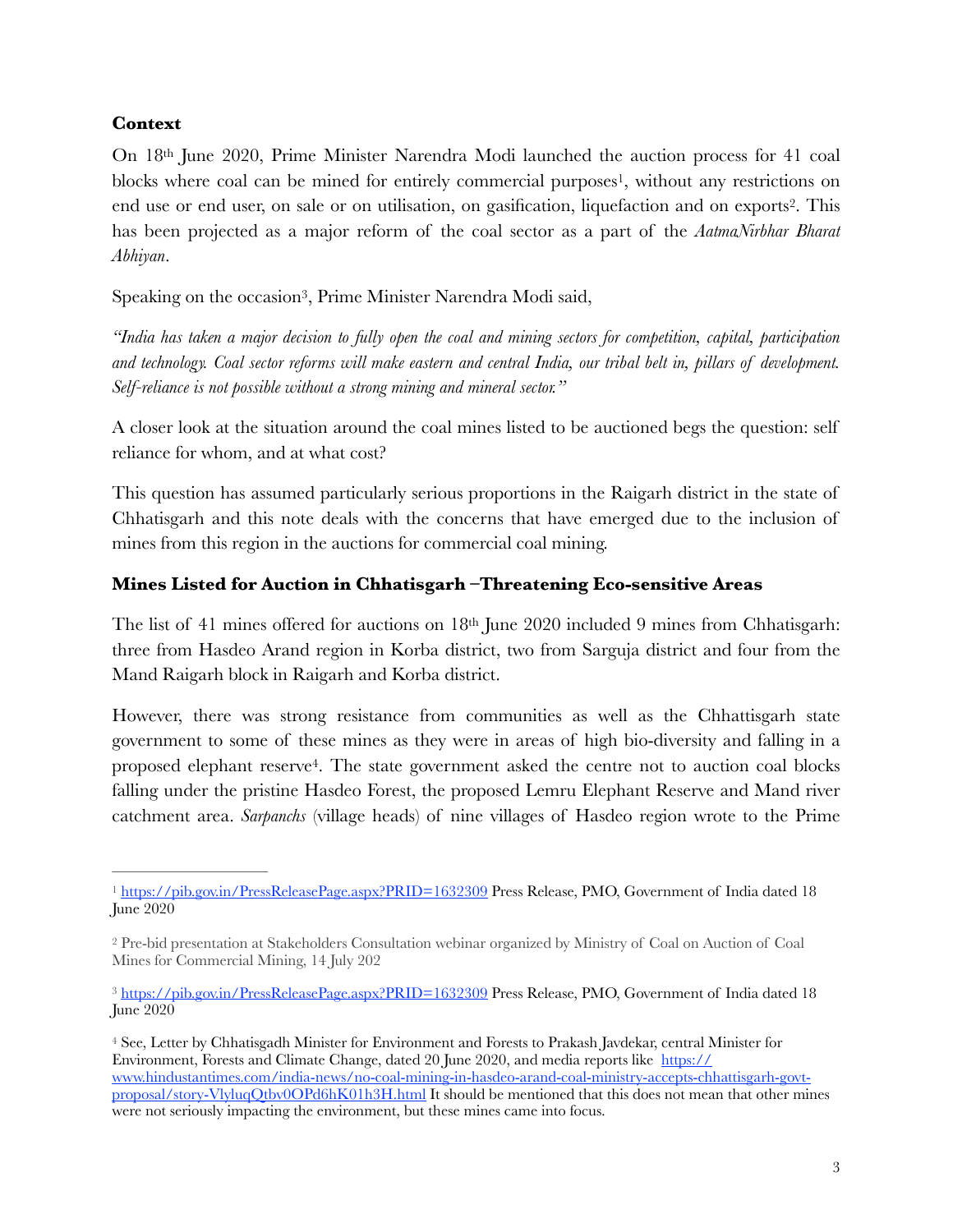<span id="page-3-3"></span>Minister<sup>5</sup>[,](#page-3-0) demanding the removal of the blocks for auction located in one of India's last remaining contiguous stretches of dense forest.

# **Changes in Mines for Auction in Chhatisgarh – Adds Mines in Highly Polluted Areas**

<span id="page-3-4"></span>On September 1st 2020, the original list of mines for auction was amended  $6$ . In a welcome move, five coal mines from Chhattisgarh were withdrawn as they were in the eco-sensitive areas - Morga South, Fatehpur East, Madanpur (North), Morga – II and Sayang. However, in place of these, three mines were added, namely – Dolesara, Jarekela and Jharpalam – Tangarghat.

The three replacement mines all lie in the Mand Raigarh coalfield and in Raigarh district, a region just



**Image 2: Contaminated water from** groundwater near Gare Pelma IV/2 mine **(File Photo)**

as rich in forest and biodiversity. More seriously, *it is a region already reeling* 



**Image 1: Fly Ash deposited in houses in Raigarh district (File Photo)**

<span id="page-3-5"></span>*from severe impacts of coal mining and thermal power generation<sup>7</sup>[.](#page-3-2) To remove five coal mines on grounds of potential for environmental devastation and replace them with three mines that are likely to deliver the same fate to the people and forests of Chhattisgarh exposes the true intention at play here: that of ensuring coal is mined, come what may.* 

Further, two other mines from the same area in Raigarh district - namely, Gare Palma IV/1 and Gare Palma IV/7 coal blocks - were already in the original list of 41 mines, making it a total of five mines up for auctions in this highly polluted area. The five mines now up for auction all lie adjacent to several existing operational coal mines in the Gare Pelma coal block. This can be seen clearly in the map in Figure 1.

<span id="page-3-0"></span><sup>&</sup>lt;sup>5</sup> <https://thewire.in/rights/chhattisgarh-sarpanchs-modi-hasdeo-arand-atmanirbhar>

<span id="page-3-1"></span>[https://www.mstcecommerce.com/auctionhome/coalblock/RenderFileCoalBlock.jsp?file=comm-Revised-List-of-](https://www.mstcecommerce.com/auctionhome/coalblock/RenderFileCoalBlock.jsp?file=comm-Revised-List-of-Coal-Mines-01092020.pdf) [6](#page-3-4) [Coal-Mines-01092020.pdf](https://www.mstcecommerce.com/auctionhome/coalblock/RenderFileCoalBlock.jsp?file=comm-Revised-List-of-Coal-Mines-01092020.pdf)

<span id="page-3-2"></span>Numerous orders of the National Green Tribunal, reports of committees consisting of members from pollution [7](#page-3-5) control boards, MoEFCC, reports of independent investigations by civil society, media reports and issues highlighted by an intense movement led by the local community all testify to this. See later in this note for some details, as well as the Annexure.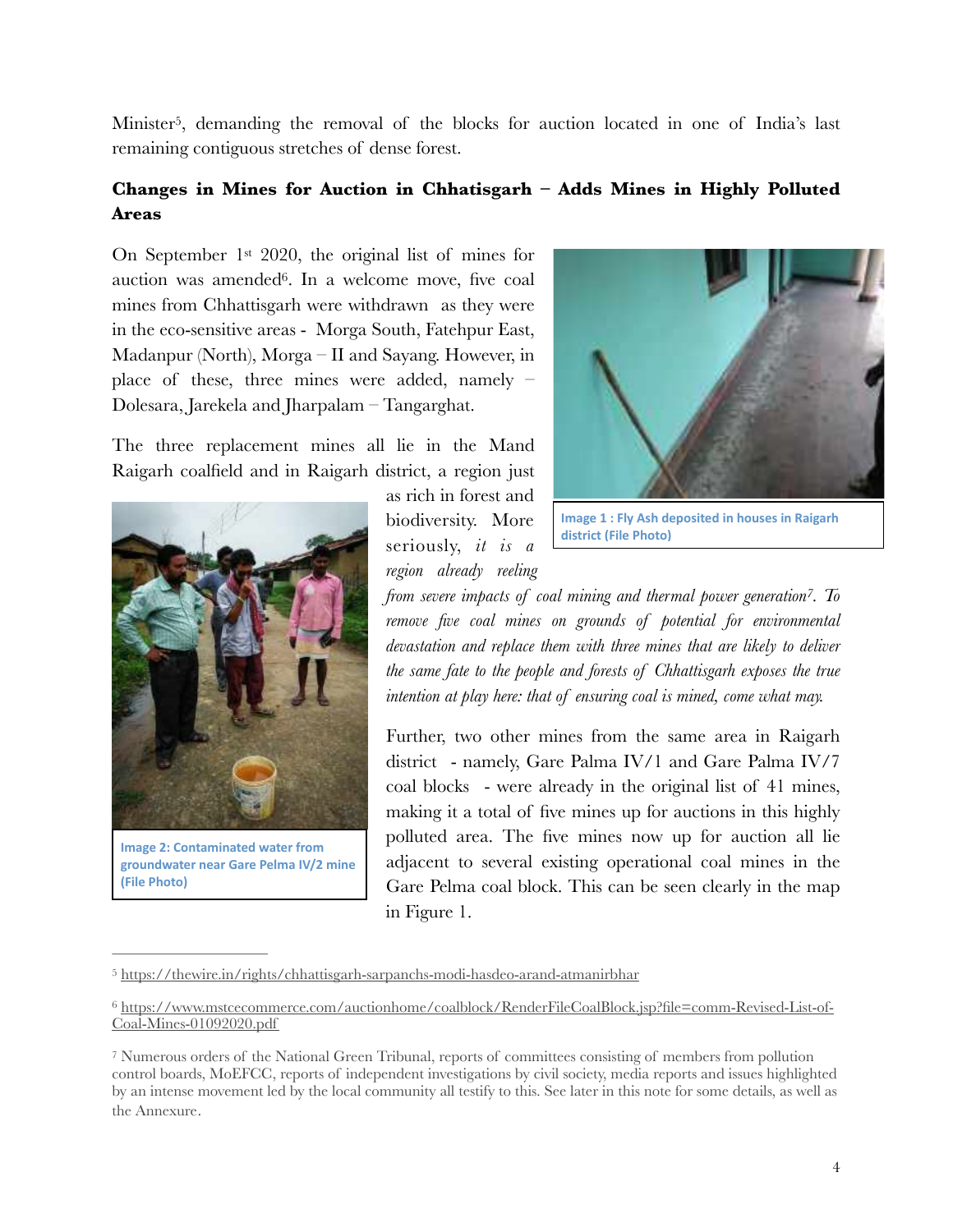There is no dearth of information and of documented evidence of high levels of pollution in this region owing to coal mining and related operations (thermal power plants, washeries, ash disposal etc). Auctioning these five mines for commercial coal mining is likely to significantly exacerbate the environmental and health impacts in the area.

More importantly, inclusion of new mines in the area is likely to be a clear violation of the orders of the National Green Tribunal and likely to face serious legal challenges.



**Figure 1: Map showing mines already designated for operation / allotted and/or operational in the Gare-Pelma coal block (areas demarcated by red lines) , as well as the three new mines added for auctions for commercial coalmining (areas demarcated in yellow). New mines are plotted from data from mine auction website. Earlier mines in Gare-Pelma blocks are plotted from map of Mand Raigarh coal field prepared by CMPDI. Some discrepancies are there between the two data sets so mine boundaries should be taken as indicative. Two mines from the mines in the red line demarcated areas will also be part of the commercial coal mining auctions, namely Gare IV/1 and Gare IV/7.** *Map by: Manthan Adhyayan Kendra***.** 

### **New Mines in Raigarh Area Violation of NGT Orders**

The ecological devastation and serious health impacts caused in the Gare-Pelma region due to operations of coal mining and power generation industries has been terrible. There has been a vibrant local movement that has challenged this, and several legal actions have also been undertaken. In particular, the National Green Tribunal (NGT) has been looking at the issue in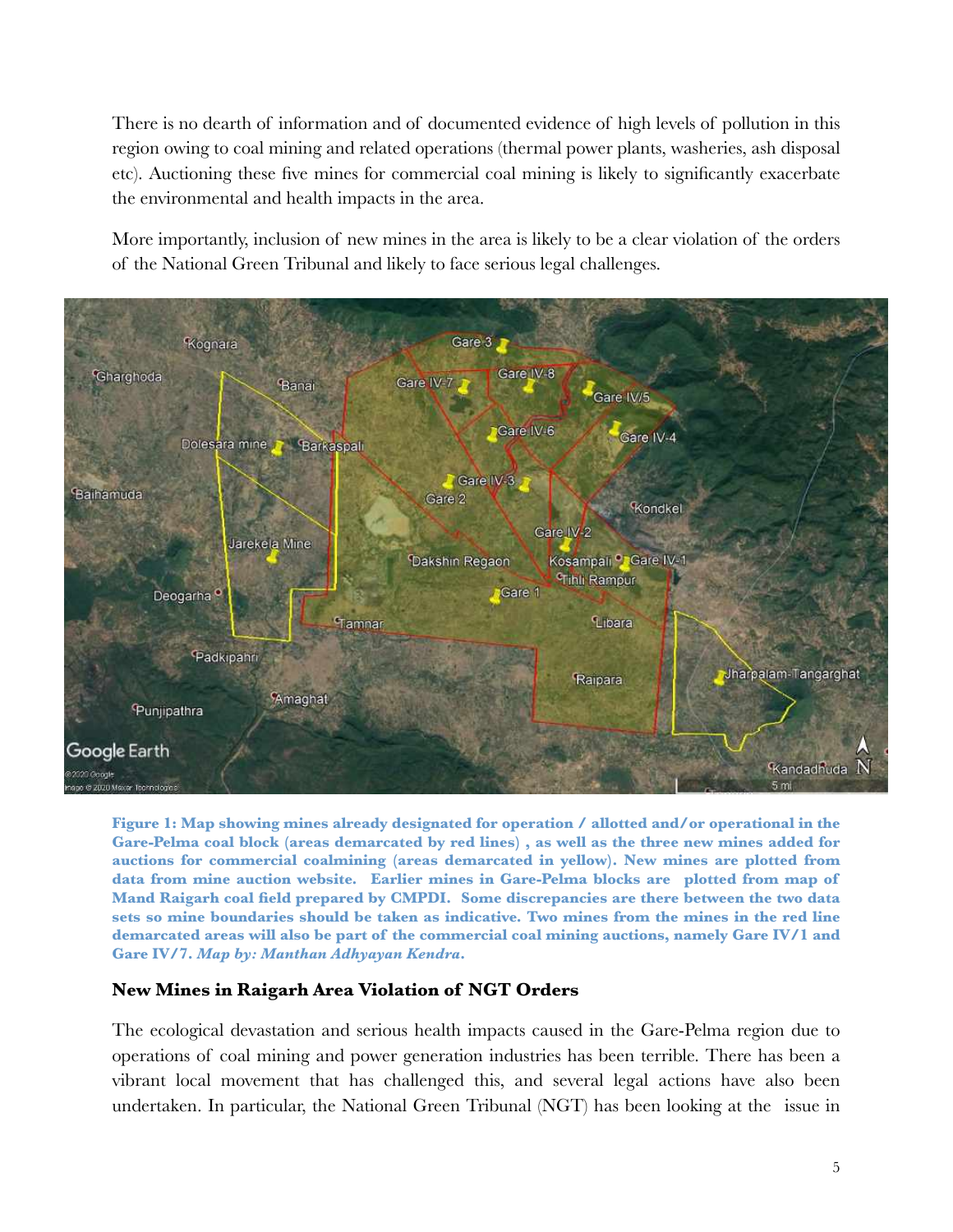two matters over last many years – namely Shivpal Bhagat & Ors vs UoI & Ors case (OA 104/2018) and Dukalu Ram and Ors Vs UoI and Ors (OA 319/2014CZ). Over the years, the NGT has recorded many instances of serious violations and harm to the environment and health of people. The NGT has also fined Jindal Power Ltd. Rs. 154 crores, while South Eastern Coalfield Ltd. with Rs. 6 crores for multiple violations of Environment Clearance conditions meant to safeguard the environment. These violations were specifically in the case of the Gare IV/2 and Gare IV/3 mines and the fines have been confirmed by the NGT in its order dated 27 Feb 2020 in the Dukalu Ram and Ors. Vs UoI and Ors.

Coming to more recent developments, in its order dated 22 July 2019 in the Shivpal Bhagat case (OA 104/2018) the NGT had directed a committee to visit various coal mines in Raigarh district and submit an inspection report. The committee comprised of representatives from Central Pollution Control Board, MoEFCC's Expert Appraisal Committee (Coal Mining & Thermal Power), National Environmental Engineering Research Institute, Ministry of Environment, Forest & Climate Change, and the Chhattisgarh Environment Conservation Board.

The committee conducted site visits in August 2019 and its report, submitted on 11<sup>th</sup> October 2019 presented scathing observations on how coal mining and thermal power plants are affecting the health of the people and natural ecosystems.

Among other things, the Committee observed:

*"... The existence of these coal deposits has led to the setting up of a number of coal mines and coal-based thermal power plants in this region over the past two-three decade. In spite of the existence of multiple environmental regulations, these activities have generated and continue to generate significant quantity of pollution in multiple forms."* 

Secondly, its report provided details on air, water and soil pollution, groundwater depletion, loss of forests and agricultural lands, health impacts and displacement of settlements due to the mining and thermal power generation activities. The committee found the sheer scale and intensity of the impacts to be so bad that it was forced to conclude:

*"Based on evidence summarised above, the committee is of the opinion that the Tamnar- Gharghoda block region is close to exceeding its environmental carrying capacity. However, the precise extent of current environmental load and the likely impacts of future mining and industrial activities has to be worked out through a detailed and comprehensive environmental load carrying capacity study, to be carried out by a reputed environment research institute or a consortium of such institutes over a 24-month period."*

The NGT accepted the recommendations of the Committee and in its order dated 27<sup>th</sup> February 2020 directed that

*"We are of the view that since serious deficiencies have been found and there is potential for damage to the environment as observed in the report, the 'Precautionary' and 'Sustainable Development' principles require that any*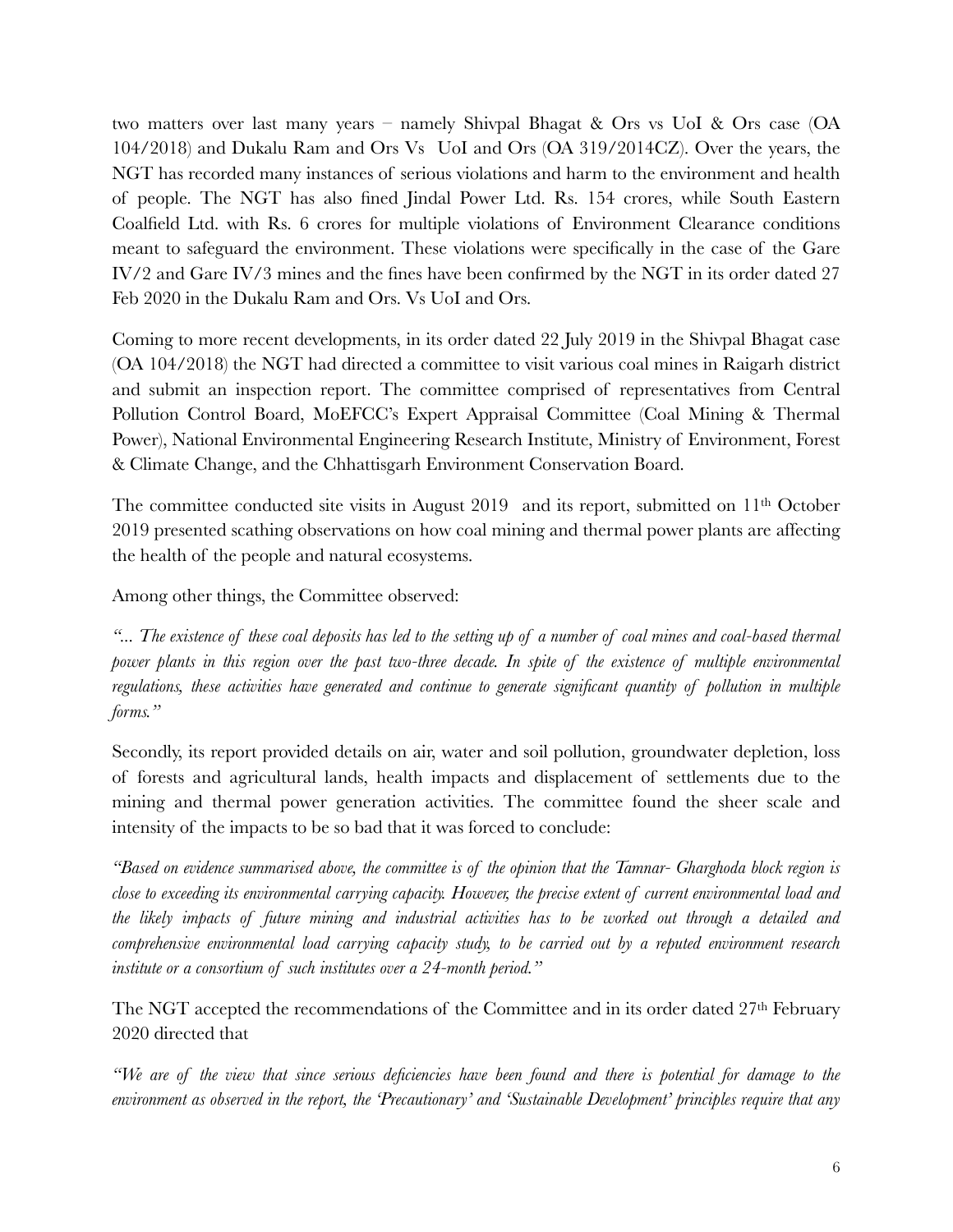*further expansion or new projects in the area should be allowed after thorough evaluation only and mechanism for remedial measures should be in place, including oversight of measures for health mitigation."*

The mines added on 1st September 2020 to the list of mines for auction are in the same region that the NGT Order deal with. As far as we are aware, no "thorough evaluation" as mandated by the NGT order has been undertaken before adding these mines to the auction list; nor do we know of any carrying capacity study that have been initiated.

Given this, there is little doubt that the operation of the three mines that have been added to the list of mines for auctions would be a gross and blatant violation of the NGT Order, apart from seriously aggravating the pollution and health problems that are already rampant in the area. In fact, even the Gare IV/1 and Gare IV/7 mines which were earlier operational but have not been working for several years now would be counted as expansion or new projects and would be subject to the NGT order.

# **Local Communities, Independent Researchers Raising Issues since Years**

The NGT orders and findings of official committee only re-affirm what local communities have been highlighting for years – the massive social, environmental and health impacts of the mining and power generation activities in the area, as well as the continuing negligence of the project owners and operators in addressing these issues. This includes the Gare IV/2 and Gare IV/3 mines.

Since 2015, Gram Sabhas in the area have strongly objected and opposed any new mining activity till the issues created by the earlier activities have been addressed. The intensity of this feeling was clearly seen when the public

<span id="page-6-1"></span>

contaminating fields and water. (File photo)

hearing for the Gare II mine in Sept 2019 faced heavy opposition from the local people<sup>8</sup>.

Apart from this, several independent researchers and public health specialists have documented in detail the air, water and land pollution in the area, and the health impacts on local communities. Some key findings from their reports are given in the Annexure to this note.

<span id="page-6-0"></span>For example, see report in Nai Duniya 29 Sept 2019 "People of 56 Villages Oppose Public Hearing" (in Hindi) [8](#page-6-1)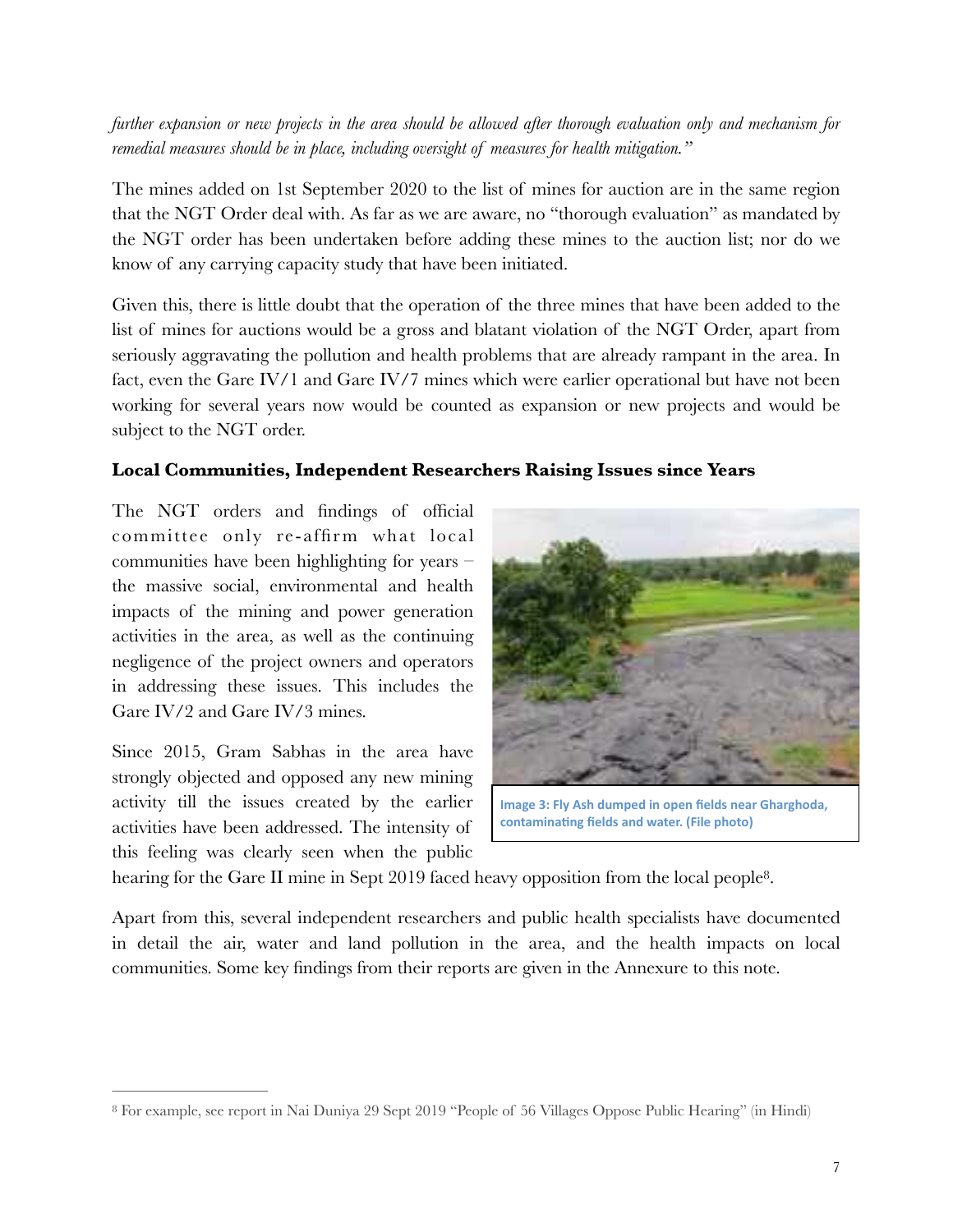# **Allocations Go Against Promises in Congress Manifesto**

The Manifesto of the Congress party for the 2018 Assembly elections, on the basis of which it came to power, says the following about mining and related activities:

*"To ensure the preservation of natural resources for the coming generations a policy shall be prepared based on the principles of inter-generational equity, for which a scientific commission shall be established which shall also include economists and social work organisations as members."* 

No such policy is seen to have guided the selection and inclusion of the mines in the list of commercial coal mining. In fact, the mines included for commercial coal mining in Gare-Pelma regions clearly and blatantly violate the principle of inter-generational equity as they are recklessly destroying natural resources and leaving behind a legacy of high levels of pollutions.



Thus, the listing of these mines for auctions clearly goes against the promises made by the Congress government in its manifesto.

#### **Conclusion and Recommendations**

Five of the coal mines proposed for commercial coal auctions in Chhatisgarh lie in the Mand Raigarh coalfield and in a cluster around the Gare Pelma area where other mines and power plants are already operational. There is extensive evidence of environmental degradation due to coal mining, power generation and related activities in Tamnar Gharghoda region of Raigarh district where these five mines for auction are located. Legal cognizance of the region being close to exceeding its environmental carrying capacity has also been taken. Going ahead with the auctions for these mines is the first step in making them operational and will be a gross violation of the NGT Order that requires a prior thorough evaluation before any expansion or new project can be taken up in the area. It would also mean putting the health of the people of Raigarh district at further risk.

The cancellation of 5 mines (in the proposed elephant reserve) from the auctions list was a welcome step, but its overall impact has been nullified to a significant extent as the impacts are merely being shifted to a different location, a location that has already been reeling from the impacts of coal mining for over two decades now.

Given all this, we recommend that these five mines be delisted from the list of mines opened up for auctions, and no mines from this region should be included till the orders of the NGT and the recommendations of the committee have been carried out in letter and spirit. Further, the State Government should set up the commission to prepare the mining policy on the basis of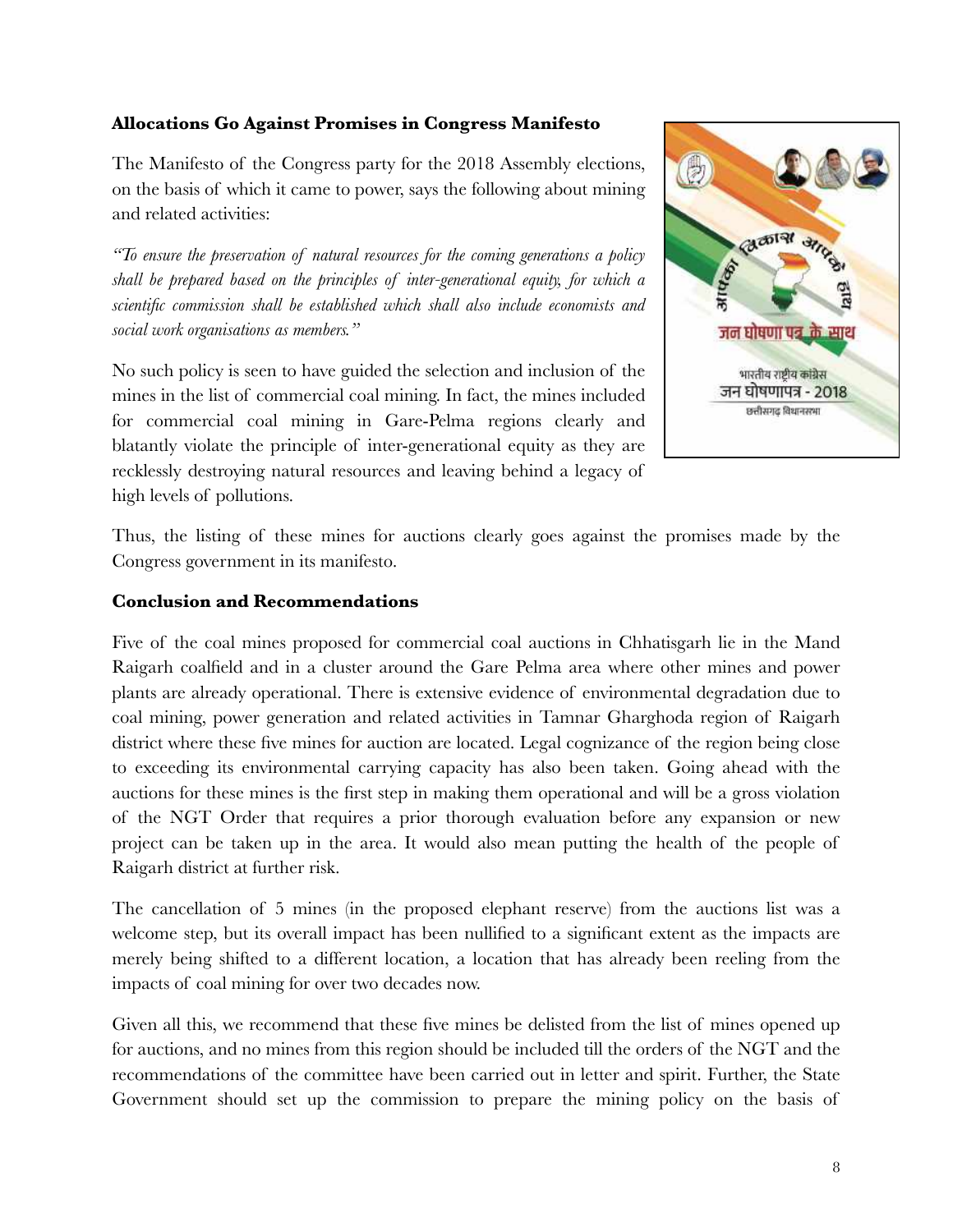intergenerational equity as promised in the manifesto, and include key representatives from affected communities and civil society in it. Decision to undertake mining in any block must be based on this policy.



**Image 4: Forests in the region cleared for mine expansion**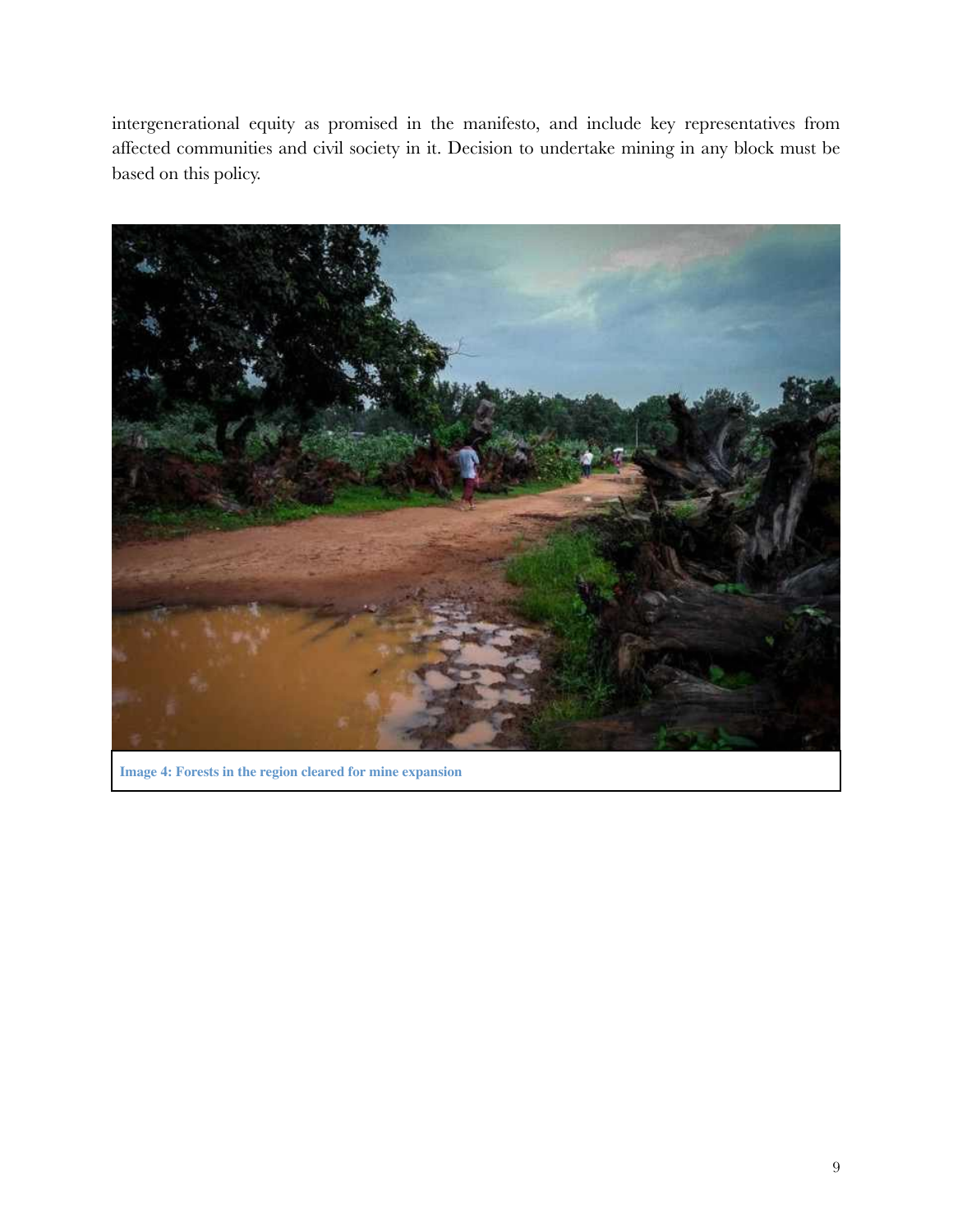#### **ANNEXURE**

*Select excerpts and key findings pertaining to health and environmental impacts of coal mining and power generation in Raigarh district documented by several independent researchers, civil society groups and official agencies.* 

*\*\*\**

# **Poisoned - Report on the Environmental Sampling around the Coal Mines, Thermal Power Plants and Ash Ponds in Tamnar Block of Raigarh, Chhattisgar[h9](#page-9-0)**

**Author:** Shweta Narayan

**Publisher:** Dalit Adivasi Mazdoor Sangathan and Community Environmental Monitoring

**August 2017**

The report provides detailed analysis on high levels of air, water, soil and sediment pollution based on a series of sampling from different locations in Tamnar, Raigarh district.

"Total of 4 air samples, 7 water samples, 9 soil samples, 2 fly ash and 6

sediment samples were collected from various locations in the region. Results of analysis indicated that the air, water, soil and sediment in and around Kosampali, Dongamahua, Kodkel, Kunjemura and Regaon were severely contaminated with various toxic heavy metals."

"The levels of very fine particulate matter in the filtered air sample (PM2.5) from Sakta Sitapur greatly exceed the 24-hour WHO standard … and the Indian MoEF standard by 2.8 times... Levels of PM2.5 in the sample is so high that the US EPA would issue an advisory for very unhealthy air quality."

"Levels of toxic heavy metals such as Aluminum, Arsenic, Boron, Cadmium, Chromium, Manganese, Selenium and Total Dissolved Solids in water were above the Indian drinking water standards or the WHO standards or the Canadian Council of the Ministers for the Environment guidelines. Presence of toxic chemicals in high levels in the waterbodies also indicates a threat to the aquatic life in the region."

"Nine of the 17 soil and sediment samples are suspected to be heavily contaminated by escaped fly ash. Three of the 17 samples are suspected to be heavily contaminated by escaped coal dust. Five samples are suspected to be impacted by releases from either coal washeries or coal mines."

"It is clear that there is an increased cumulative threat when the exposure is to many toxic chemicals at the same time."

*\*\*\**

<span id="page-9-1"></span>

<span id="page-9-0"></span><sup>&</sup>lt;sup>9</sup> [http://www.sipcotcuddalore.com/reports.html](http://www)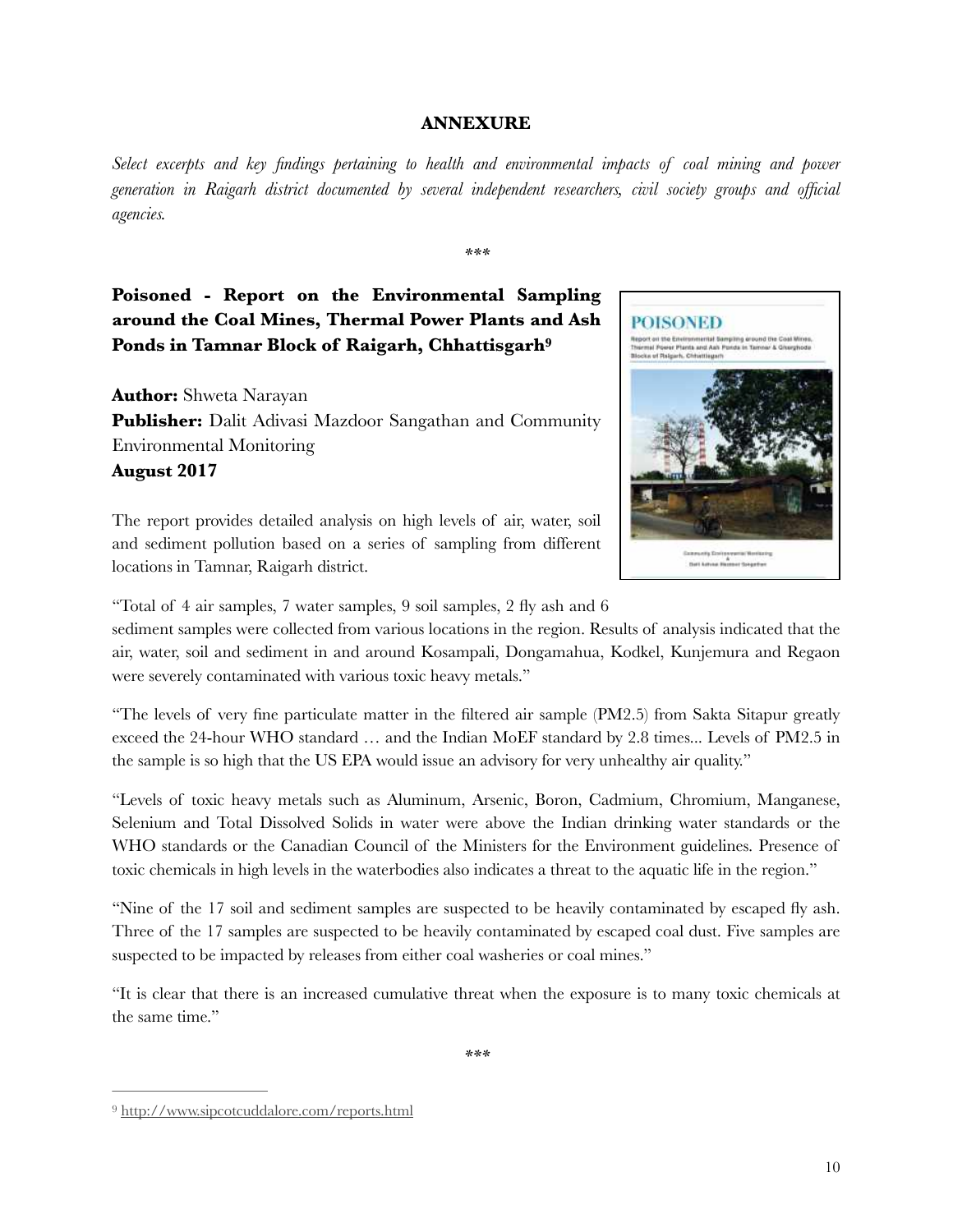# **Environmental Violations in and around Coalmines, Washeries and Thermal Power Plants of Tamnar & Gharghoda Blocks, Dist. Raigarh, Chhattisgarh** [10](#page-10-0)

**Authors:** Manshi Asher and Shripad Dharmadhikary **November 2016** 

The report provides analysis on pollution due to coal mines and thermal power plants in Tamnar & Gharghoda, with an emphasis on impacts on water. It is based on field visits supplemented by government data.

"Coal ash from power plants was dumped in and near agricultural fields and places of habitation leading to contamination of water sources, which would ultimately enter the food cycle;"

<span id="page-10-2"></span>

"Serious contamination of surface and ground water was noticed. It was primarily through:

a. Direct discharge of pollutants and waste water streams from mines, TPPs and washeries, including the Captive Power Plant at Dongamahua, Gare IV/1, IV/2, IV/3, IV/4, IV/5 mines, the ash dumps of Jindal Power plant and Mahaveer Power plant, and several others sources;

b. Contamination of surface and ground water and agricultural fields due to leaching and overflow of pollutants from ash ponds, ash dumps, coal dust, fly ash dust etc."

<span id="page-10-3"></span>*\*\*\** 

**Health and Environmental Impact of Coal Mining in Chhattisgar[h11](#page-10-1)**

**Authors:** Ms Rinchin, Dr Prabir Chatterjee, Dr Manan Ganguli, Dr Smarajit Jana **Publisher:** People's First Collective **November 2017** 

Research for this study was conducted amongst villagers … in the Tamnar Block of the district of Raigarh, Chhattisgarh. All live adjacent to, or within a maximum 2 kilometre distance from coalmine and coal-fired power plants.



<span id="page-10-0"></span><sup>&</sup>lt;sup>10</sup> [https://www.manthan-india.org/wp-content/uploads/2017/01/CG-FFT-Report-Nov-2016-FINAL-BY-SKD-](https://www.manthan-india.org/wp-content/uploads/2017/01/CG-FFT-Report-Nov-2016-FINAL-BY-SKD-VER-2-3DEC16.pdf) [VER-2-3DEC16.pdf](https://www.manthan-india.org/wp-content/uploads/2017/01/CG-FFT-Report-Nov-2016-FINAL-BY-SKD-VER-2-3DEC16.pdf)

<span id="page-10-1"></span><sup>&</sup>lt;sup>[11](#page-10-3)</sup> https://pfcollectiveindia.files.wordpress.com/2017/11/raigarh\_report\_final-2.pdf